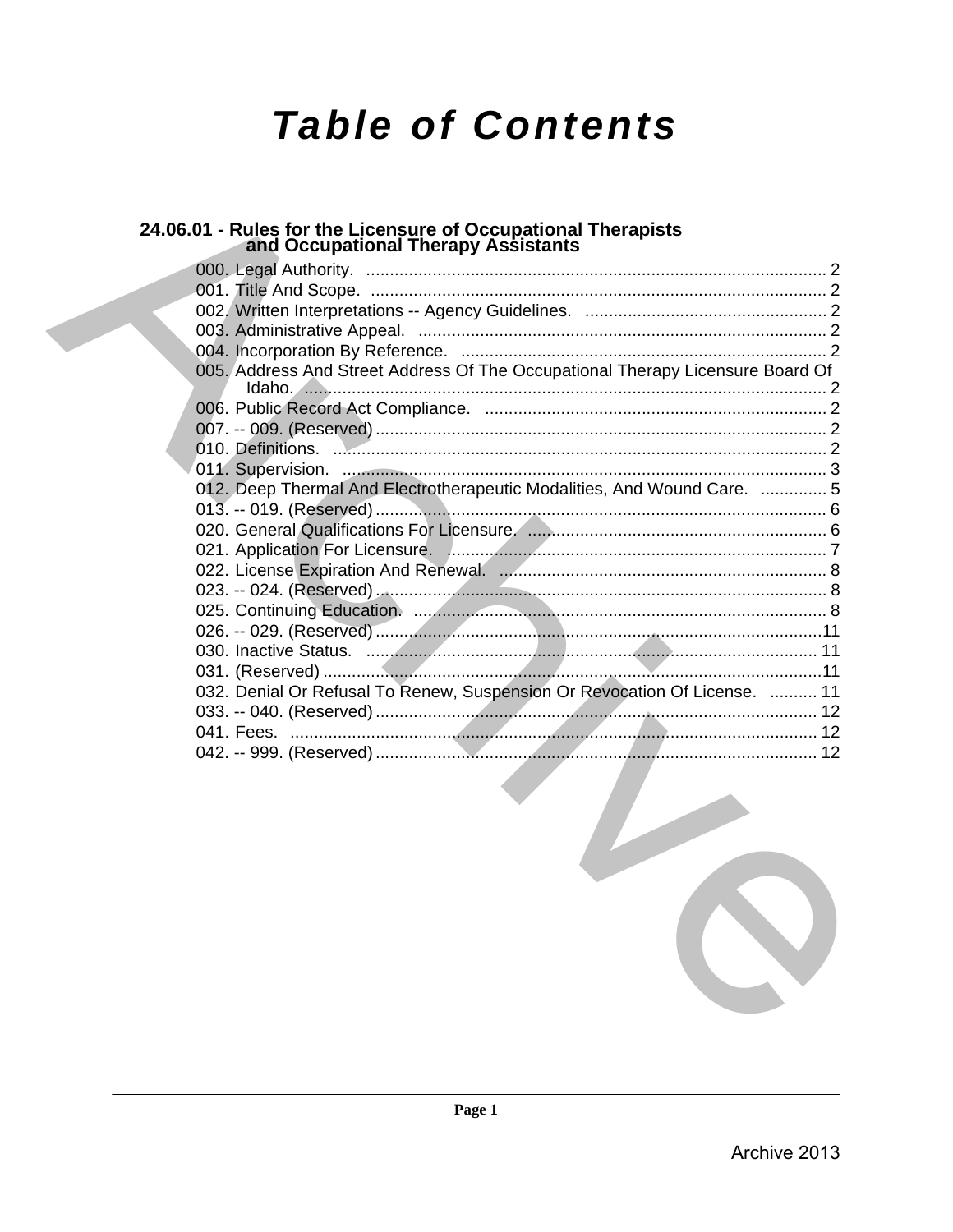#### **IDAPA 24 TITLE 06 CHAPTER 01**

#### **24.06.01 - RULES FOR THE LICENSURE OF OCCUPATIONAL THERAPISTS AND OCCUPATIONAL THERAPY ASSISTANTS**

#### <span id="page-1-1"></span>**000. LEGAL AUTHORITY.**

Pursuant to Section 54-3717(2), Idaho Code, the Occupational Therapy Licensure Board of Idaho is authorized to promulgate rules that implement the provisions of Chapter 37, Title 54, Idaho Code.

#### <span id="page-1-2"></span>**001. TITLE AND SCOPE.**

These rules shall be cited as IDAPA 24.06.01, "Rules for the Licensure of Occupational Therapists and Occupational Therapy Assistants."

#### <span id="page-1-3"></span>**002. WRITTEN INTERPRETATIONS -- AGENCY GUIDELINES.**

Written interpretations of these rules in the form of explanatory comments accompanying the notice of proposed rulemaking that originally proposed the rules and review of comments submitted in the rulemaking process in the adoption of these rules are available for review and copying at cost from the Bureau of Occupational Licenses, 1109<br>Main Street, Suite 220, Box 83720, Boise, Idaho 83702-0063. (3-29-10) Main Street, Suite 220, Box 83720, Boise, Idaho 83702-0063.

#### <span id="page-1-4"></span>**003. ADMINISTRATIVE APPEAL.**

All contested cases shall be governed by the provisions of IDAPA 04.11.01, "Idaho Rules of Administrative Procedure of the Attorney General," and the Administrative Procedure Act, Title 67, Chapter 52, Idaho Code.

 $(4-2-03)$ 

#### <span id="page-1-5"></span>**004. INCORPORATION BY REFERENCE.**

The "PDU Activities Chart" on pages 14-17 of the document titled National Board for Certification in Occupational Therapy (NBCOT), Inc. Certification Renewal Handbook, 2009, as published by the NBCOT, Inc. and copyrighted to NBCOT, Inc. in 2009, which is referenced in Subsection 250.1.b. of these rules. All documents incorporated by reference are available at the Board's office and through the Board's website. (3-29-10)

#### <span id="page-1-6"></span>**005. ADDRESS AND STREET ADDRESS OF THE OCCUPATIONAL THERAPY LICENSURE BOARD OF IDAHO.**

<span id="page-1-0"></span>The office of the Occupational Therapy Licensure Board of Idaho is located within the Bureau of Occupational Licenses, 700 W. State Street, Boise, Idaho 83702. The Bureau is open between the hours of 8:00 a.m. and 5:00 p.m. each day except Saturdays, Sundays and holidays. The telephone number of the Board is (208) 334-3233. The Board's fax number is (208) 334-3945. The Board's fax number is (208) 334-3945. The Board's e-mail address is oct@ibol.idaho.gov. The Board's official website is http://www.ibol.idaho.gov. (3-29-10)  $oct@ibol.idaho.gov$ . The Board's official website is http://www.ibol.idaho.gov. **24.06.01 - RULES FOR THE LICENSURE OF OCCUPATIONAL THERAPY ASSISTANTS<br>
(OR LEGAL AUTIDOKITION).** The Computer of the Computer Board of India is anticroscial of the computer and the computer of the Computer of the Compute

#### <span id="page-1-7"></span>**006. PUBLIC RECORD ACT COMPLIANCE.**

These rules have been promulgated according to the provisions of Title 67, Chapter 52, Idaho Code and are public records. (4-2-03) records.  $(4-2-03)$ 

#### <span id="page-1-8"></span>**007. -- 009. (RESERVED)**

#### <span id="page-1-9"></span>**010. DEFINITIONS.**

<span id="page-1-13"></span><span id="page-1-12"></span><span id="page-1-11"></span><span id="page-1-10"></span>

| 01. | <b>Association.</b> The Idaho Occupational Therapy Association.  | $(1-5-88)$ |
|-----|------------------------------------------------------------------|------------|
| 02. | <b>Board.</b> The Occupational Therapy Licensure Board of Idaho. | $(1-5-88)$ |
| 03. | <b>Bureau.</b> The Idaho Bureau of Occupational Licenses.        | (7-1-09)   |

**04. Occupational Therapy**. The care and services provided by or under the direction and supervision of an occupational therapist. (3-29-10)

<span id="page-1-15"></span><span id="page-1-14"></span>**05.** Occupational Therapist. A person licensed to practice occupational therapy.  $(4-2-03)$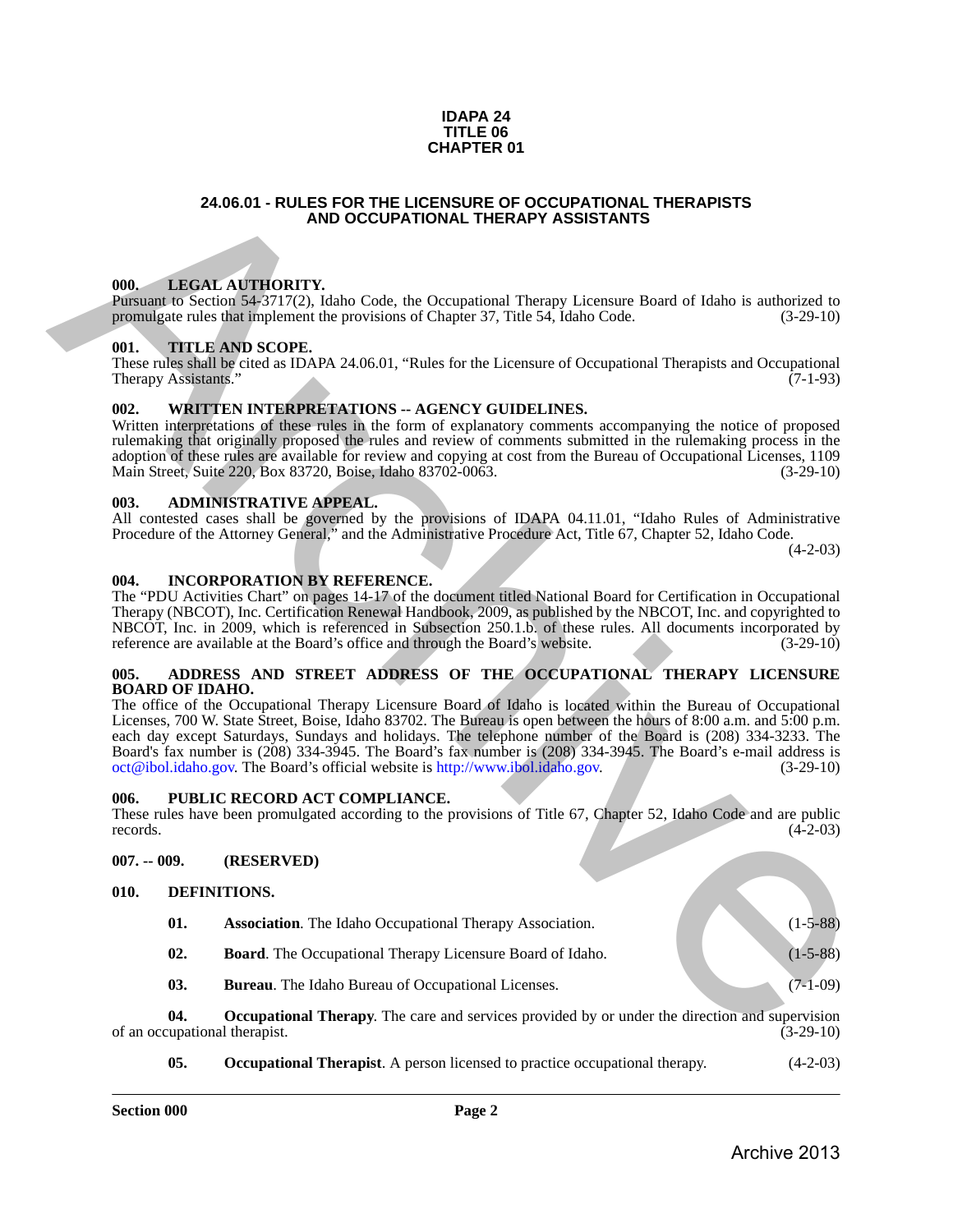<span id="page-2-6"></span>**06.** Occupational Therapy Assistant. A person licensed to practice occupational therapy, and who der the supervision of an occupational therapist.  $(3-29-10)$ works under the supervision of an occupational therapist.

<span id="page-2-3"></span>**07. Graduate Occupational Therapist**. A person who holds a certificate of graduation from an approved occupational therapy curriculum, who has submitted a completed application for certification by examination, and who may practice occupational therapy in association with and under the supervision of an occupational therapist and under authority of a Limited Permit. (3-29-10) occupational therapist and under authority of a Limited Permit.

<span id="page-2-4"></span><span id="page-2-1"></span>**08. Graduate Occupational Therapy Assistant**. A person who holds a certificate of graduation from an approved occupational therapy assistant curriculum, has submitted a completed application for licensure by examination and is performing the duties of occupational therapy assistant in association with and under the supervision of an occupational therapist and under the authority of a Limited Permit. (3-29-10) supervision of an occupational therapist and under the authority of a Limited Permit.

**09. Aide in the Delivery of Occupational Therapy Services**. Also referred to in these rules as an "aide," is a person who is not licensed by the Board and who provides supportive services to occupational therapists and occupational therapy assistants. An aide shall function only under the guidance, responsibility and direct line of sight supervision of the licensed occupational therapist or an occupational therapy assistant who is appropriately supervised by an occupational therapist. The aide provides only specifically selected client related or non-client tasks for which the aide has been trained and has demonstrated competence. (3-29-10) one. Occupational Therapy Assistant, A person licensed to practice occupational therapy, and who<br>suppressed through the accomplisation of the suppressed of the subset of subsets for the subset of subsets and subsets and s

<span id="page-2-2"></span>**10.** Good Standing. The individual's license, certification, or registration is not currently suspended or by any state regulatory entity.  $(3-29-10)$ revoked by any state regulatory entity.

<span id="page-2-5"></span>**11. NBCOT**. The National Board for Certification in Occupational Therapy, Inc., is a not-for-profit ling agency that provides certification for the occupational therapy profession. (3-29-10) credentialing agency that provides certification for the occupational therapy profession.

#### <span id="page-2-7"></span><span id="page-2-0"></span>**011. SUPERVISION.**

An occupational therapist shall supervise and be responsible for the patient care given by occupational therapy assistants, graduate occupational therapists, graduate occupational therapy assistants, student occupational therapists, student occupational therapy assistants, and aides. (3-29-10) student occupational therapy assistants, and aides.

<span id="page-2-8"></span>**Skill Levels**. The following skill levels apply to occupational therapy assistants, graduate occupational therapists, graduate occupational therapy assistants, student occupational therapists, student occupational therapy assistants and aides:

**a.** Entry Level - Working on initial skill development (zero to one  $(0-1)$  year experience) or working area of practice; (3-29-10) in a new area of practice;

**b.** Intermediate Level - Increased independence and mastery of basic roles and functions. Demonstrates ability to respond to new situations based on previous experience (generally one to five (1-5) years' experience):  $(3-29-10)$ experience); (3-29-10)

**c.** Advanced Level - Refinement of skills with the ability to understand complex issues and respond gly. (3-29-10) accordingly.

<span id="page-2-9"></span>**02. Supervision Levels**. The following supervision levels apply to occupational therapy assistants, graduate occupational therapists, graduate occupational therapy assistants, student occupational therapists, student occupational therapy assistants and aides: (4-7-11) occupational therapy assistants and aides:

**a.** Direct Line of Site Supervision - An occupational therapist or occupational therapy assistant must provide direct line of site supervision to an aide; (3-29-10)

**b.** Direct Supervision - Daily, direct contact at the site of work with the supervisor physically present at all times within the facility when the supervisee renders care and requires the supervisor to co-sign all documentation that is completed by the supervisee. This supervision is the minimal level of supervision required for students, for entry or intermediate level occupational therapy assistants applying deep thermal and electrotherapeutic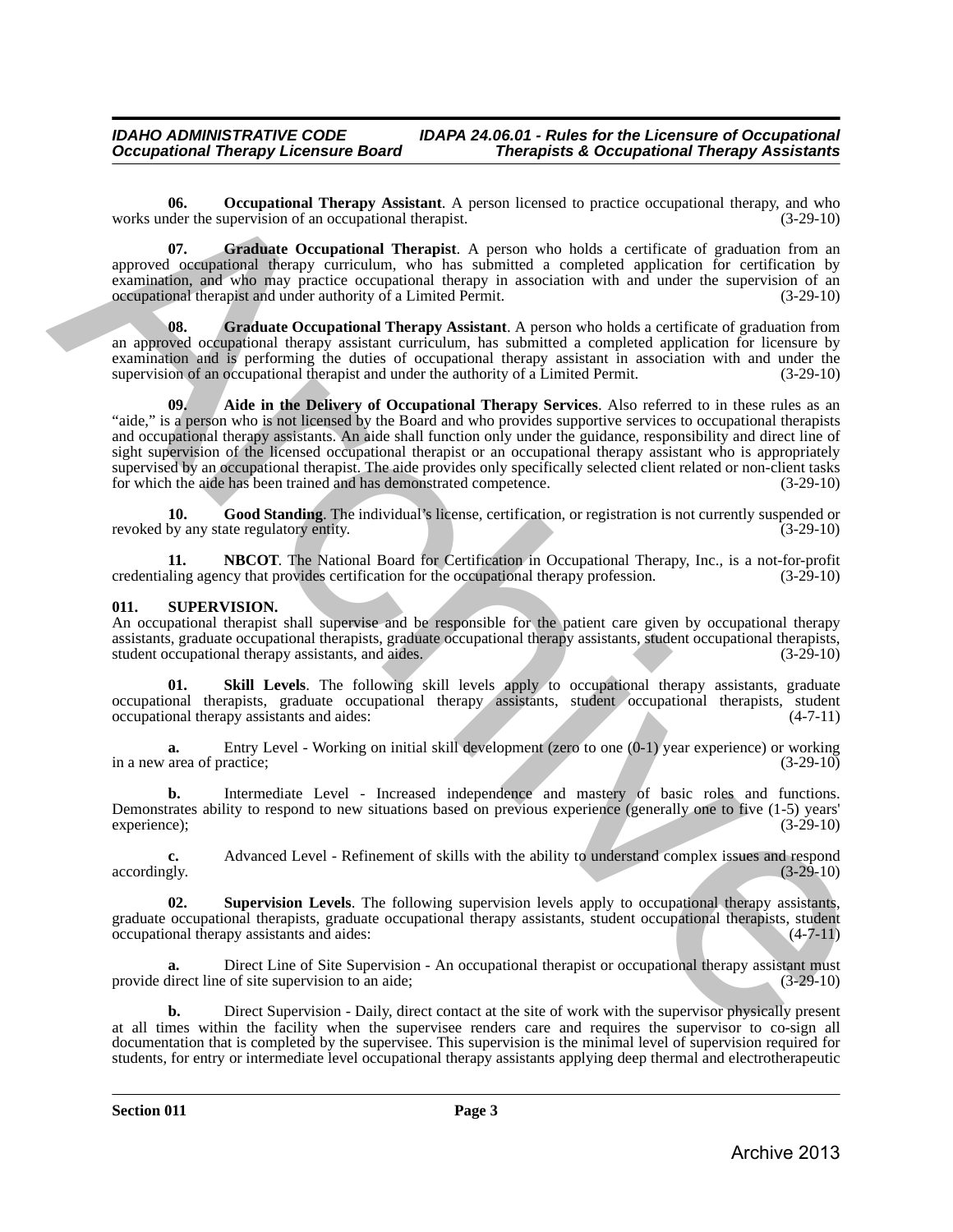modalities, and for advanced level occupational therapy assistants who apply such modalities while lacking the education and training required in Subsection 012.01 of these rules: (4-7-11) education and training required in Subsection 012.01 of these rules;

**c.** Close Supervision - Daily, direct contact at the site of work. The occupational therapist provides direction in developing the plan of treatment and periodically inspects the actual implementation of the plan. This supervision is the minimal level of supervision required for entry level occupational therapy assistants and graduate occupational therapy assistants: (4-7-11) occupational therapy assistants;

**d.** Routine Supervision - Requires direct contact at least every two (2) weeks at the site of work, with interim supervision occurring by other methods, such as by telephone or written communication. This supervision is the minimal level of supervision required for graduate occupational therapists and intermediate level occupational therapy assistant. It also is the minimum level of supervision required for advanced level occupational therapy assistants applying deep thermal and electrotherapeutic modalities while possessing the education and training specified in Subsection 012.01 of these rules: (4-7-11) specified in Subsection 012.01 of these rules;

<span id="page-3-2"></span>**e.** General Supervision - Initial direction and periodic review of the following: service delivery, update of treatment plans, and treatment outcomes. The supervisor need not at all times be present at the premises where the occupational therapy assistant is performing the professional services. However, not less than monthly direct contact must be provided, with supervision available as needed by other methods. This supervision is the minimal level of supervision required for an intermediate to advanced occupational therapy assistant. (3-29-10 minimal level of supervision required for an intermediate to advanced occupational therapy assistant.

**03. Supervision Ratios**. An occupational therapist may supervise up to three (3) full-time occupational therapy assistants, but never more than two (2) entry level occupational therapy assistants. The total number of supervised occupational therapy assistants, non-licensed occupational therapy personnel (including any graduate occupational therapists, graduate occupational therapy assistants, student occupational therapy, student occupational therapy assistants, and aides), and occupational therapists in training to provide deep thermal, electrotherapeutic modalities and wound care may not exceed five (5) without prior Board approval. The Board may permit the supervision of a greater number by an occupational therapist if, in the Board's opinion, there would be adequate supervision and the public's health and safety would be served. It is the supervising occupational therapist's responsibility to notify the Board of any circumstances requiring approval of a greater number and to submit a written<br>plan for resolution of the situation. (4-7-11) plan for resolution of the situation. realation, and its advanced based computering has been avoident to be experimentally the computering of the state of the state of the state of the state of the state of the state of the state of the state of the state of

<span id="page-3-1"></span>**Record Keeping**. The occupational therapy assistant, graduate occupational therapist, and graduate occupational therapy assistant must maintain on file at the job site signed documentation reflecting supervision activities. This supervision documentation must contain the following: date of supervision, means of communication, and information discussed. Both the supervising occupational therapist and the person being supervised must sign each entry. (4-7-11)

<span id="page-3-0"></span>**05. Occupational Therapy Assistants**. Occupational Therapy Assistants may deliver occupational therapy services under the supervision of occupational therapists as follows. The occupational therapy assistant: (3-29-10)

**a.** May only select, implement, and modify therapeutic activities and interventions that are consistent with client goals, the requirements of the practice setting, and the occupational therapy assistant's demonstrated competency levels; (3-29-10)

**b.** Must not initiate a treatment program until the occupational therapist has evaluated the client and planned treatment for the client, or discharge the client from a treatment program without supervision from the occupational therapist; (3-29-10)

**c.** Must not perform an evaluation, but may contribute to the evaluation process with the supervision of the occupational therapist; (3-29-10)

May participate in the screening process by collecting data, such as records, by general observation and by conducting a general interview, and may communicate the information gathered to the occupational therapist;  $(3-29-10)$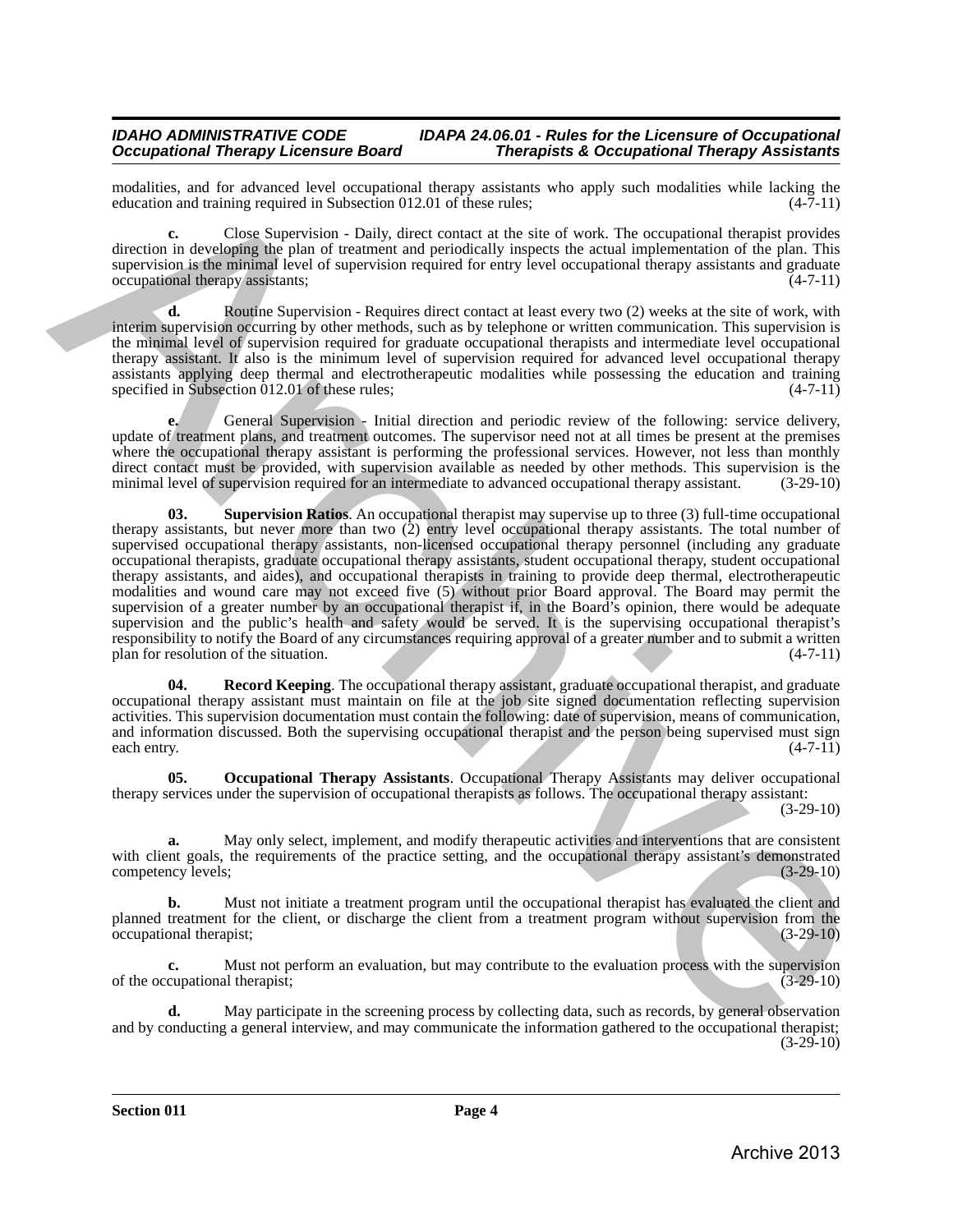**e.** May track the need for reassessment, report changes in status that might warrant reassessment or and administer the reassessment under the supervision of the occupational therapist; (3-29-10) referral, and administer the reassessment under the supervision of the occupational therapist;

**f.** Must immediately discontinue any specific treatment procedure which appears harmful to the client, and so notify the occupational therapist; (3-29-10)

Is responsible for knowing about the client's targeted occupational therapy outcomes and for the distribution and documentation related to outcome achievement:  $(3-29-10)$ providing information and documentation related to outcome achievement;

<span id="page-4-3"></span>**h.** May implement outcome measurements and provide needed client discharge resources. (3-29-10)

**06. Aides**. Aides do not provide skilled occupational therapy services. An aide is trained by an occupational therapist or an occupational therapy assistant to perform specifically delegated tasks. The occupational therapist is responsible for the overall use and actions of the aide. An aide first must demonstrate competency to be able to perform the assigned, delegated client and non-client tasks. The occupational therapist must oversee the development, documentation, and implementation of a plan to supervise and routinely assess the ability of the occupational therapy aide to carry out non-client and client-related tasks. The occupational therapy assistant may contribute to the development and documentation of this plan. An aide shall function only under the direct line of sight supervision of an occupational therapist or occupational therapy assistant. An aide may provide: (3-29-10) referral, and administration resolution the mean for measurement representation of the occupational thermal measurement of the same of the same of the same of the same of the same of the same of the same of the same of th

**a.** Non-client-related tasks, including clerical and maintenance activities and preparation of the work quipment. (3-29-10) area or equipment.

**b.** Client-related, routine tasks during which the aide may interact with the client. The following conditions must exist when an occupational therapist or occupational therapy assistant delegates a selected client-<br>related task to the aide: (3-29-10) related task to the aide:

i. The outcome anticipated for the delegated task is predictable. (3-29-10)

ii. The client and environment are stable and will not require that judgment, interpretations, or adaptations be made by the aide. (3-29-10)

iii. The client has demonstrated some previous performance ability in executing the task. (3-29-10)

iv. The task routine and process have been clearly established. (3-29-10)

v. The aide has been trained and is able to demonstrate competency in carrying out the task and in using any necessary equipment.

vi. The aide has been instructed on how to specifically carry out the delegated task with the specific client.  $(3-29-10)$ 

vii. The aide knows the precautions, signs, and symptoms for the particular client that would indicate to seek assistance from the occupational therapist or occupational therapy assistant. (3-29-10) the need to seek assistance from the occupational therapist or occupational therapy assistant.

**c.** The supervision of the aide needs to be documented for every client-related activity performed by an aide. Documentation must include information about frequency and methods of supervision used, the content of supervision, and the names and credentials of all persons participating in the supervisory process. (3-29-10)

#### <span id="page-4-1"></span><span id="page-4-0"></span>**012. DEEP THERMAL AND ELECTROTHERAPEUTIC MODALITIES, AND WOUND CARE.**

<span id="page-4-2"></span>**01. Qualifications**. Except as provided in Subsection 012.02 of these rules, a person may not utilize occupational therapy techniques involving deep thermal, electrotherapeutic modalities or perform wound care management unless the person is licensed by the Board as an occupational therapist and certified by the Hand Therapy Commission. In lieu of being certified by the Hand Therapy Commission, the person must have obtained education and training as described in Paragraphs 012.01.a. through 012.01.c. of this rule. (4-7-11)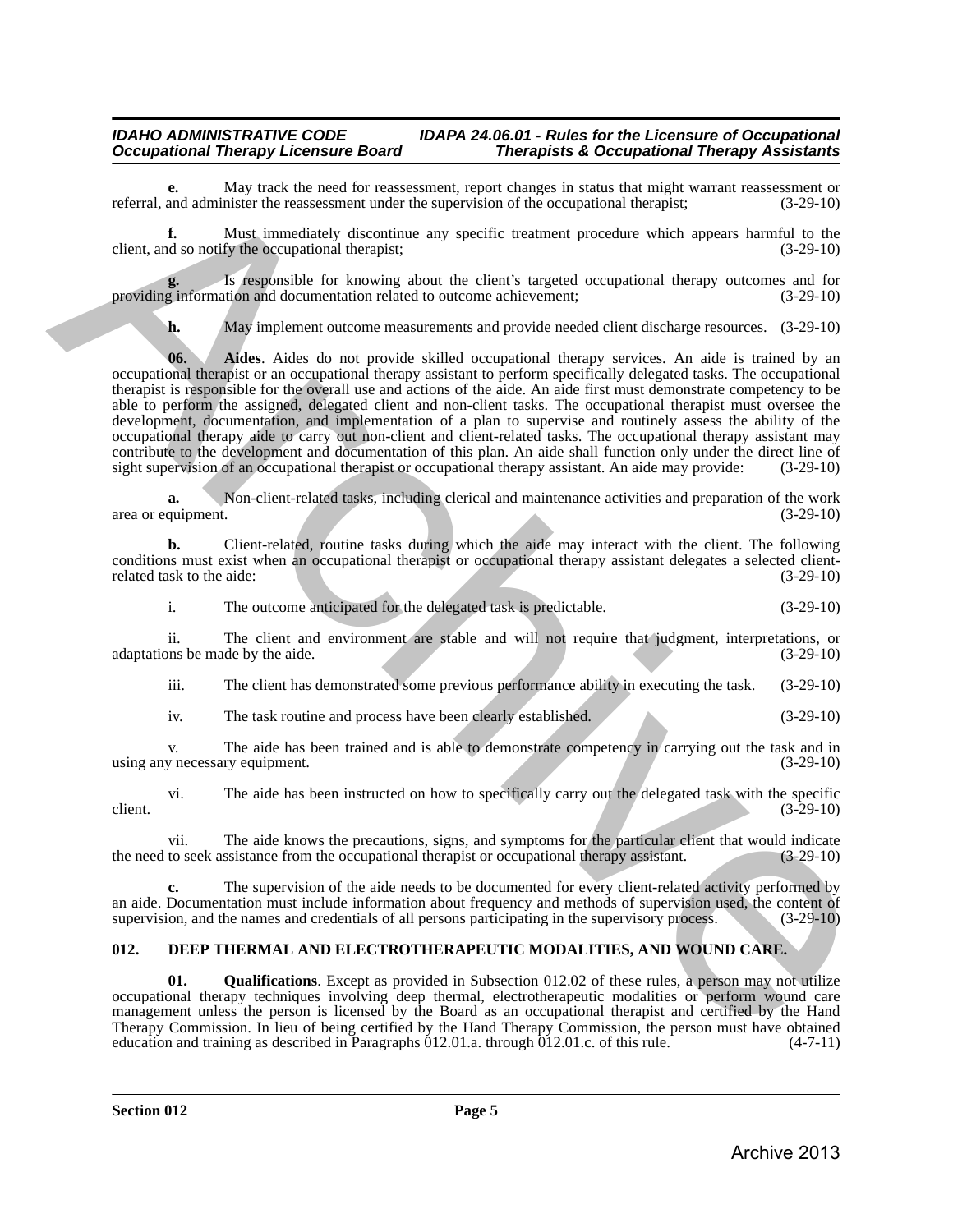**a.** If the person utilizes techniques involving deep thermal, electrotherapeutic modalities, the person must have successfully completed three (3) continuing education units in the application of deep thermal and electrotherapeutic modalities, along with one hundred sixty (160) hours of supervised, on-the-job or clinical internship or affiliation training pertaining to such modalities. (4-7-11)

**b.** If the person manages wound care, the person must have successfully completed one and one-half (1.5) continuing education units in wound care management, along with one hundred sixty (160) hours of supervised, on-the-job or clinical internship or affiliation training pertaining to wound care management. (4-7-11)

<span id="page-5-2"></span>**c.** If the person utilizes both deep thermal, electrotherapeutic modalities and manages wound care, the person's supervised training for each may have overlapped, so that the one hundred sixty (160) hours for each were obtained concurrently through the same supervised, on-the-job or clinical internship or affiliation.  $(4-7$ obtained concurrently through the same supervised, on-the-job or clinical internship or affiliation.

**02. Obtaining Education and Supervised Training**. A student occupational therapist, graduate occupational therapist, and an occupational therapist may utilize deep thermal, electrotherapeutic modalities or manage wound care while working towards obtaining the education and supervised training described in Section 012 of these rules. The supervisor must provide at least direct supervision to the student occupational therapist, and at least routine supervision to the graduate occupational therapist or occupational therapist. An occupational therapy assistant may apply deep thermal and electrotherapeutic modalities under routine supervision if the occupational therapy assistant has obtained an advanced level of skill as described in Subsection 011.01 of these rules and the education and training described in Subsection 012.01 of these rules. Otherwise, the occupational therapy assistant must work under direct supervision while applying such modalities. (4-7-11) must work under direct supervision while applying such modalities. must have a<br>according completed then the internal particular and the dependent internal particular and the experimental particle internal particle internal particle internal particle internal particle internal particle in

<span id="page-5-3"></span>**03. Supervised Training by Qualified Individual**. The supervised training described in Section 012 of these rules must be provided by an occupational therapist who is qualified as specified in this Subsection 012.01, or by another type of licensed health care practitioner whose education, training, and scope of practice enable the practitioner to competently supervise the person as to the modalities utilized and wound care management provided.  $(4 - 7 - 11)$ 

#### <span id="page-5-0"></span>**013. -- 019. (RESERVED)**

#### <span id="page-5-4"></span><span id="page-5-1"></span>**020. GENERAL QUALIFICATIONS FOR LICENSURE.**

<span id="page-5-5"></span>**01. Applicant**. An applicant must be of good moral character. The Board may refuse licensure if it finds the applicant has engaged in conduct prohibited by Section 54-3713, Idaho Code; provided, the Board shall take into consideration the rehabilitation of the applicant and other mitigating circumstances. (3-29-10)

<span id="page-5-6"></span>**02. Education**. Each applicant shall provide evidence of successful completion of the academic requirements of an educational program in occupational therapy that is accredited by the American Occupational Therapy Association's Accreditation Council for Occupational Therapy Education (ACOTE), or by a predecessor or successor organization recognized by the United States Secretary of Education, the Council for Higher Education Accreditation, or both. (3-29-10)

**03. Experience**. Each applicant shall submit evidence of having successfully completed a period of ed fieldwork experience acceptable to the board, which fieldwork shall be: (4-2-03) supervised fieldwork experience acceptable to the board, which fieldwork shall be:

<span id="page-5-8"></span><span id="page-5-7"></span>**a.** For an occupational therapist, a minimum of six (6) months of supervised fieldwork experience; or  $(4-2-03)$ 

**b.** For an occupational therapy assistant, a minimum of four (4) months of supervised fieldwork experience.  $(3-29-10)$ experience. (3-29-10)

**04. Examination**. Each applicant shall either pass an examination required by the Board or shall be o apply for licensure by endorsement or limited permit. (1-5-88) entitled to apply for licensure by endorsement or limited permit.

**a.** The written examination shall be the examination conducted by the National Board for Certification in Occupational Therapy, Inc. (NBCOT) and the passing score shall be the passing score established by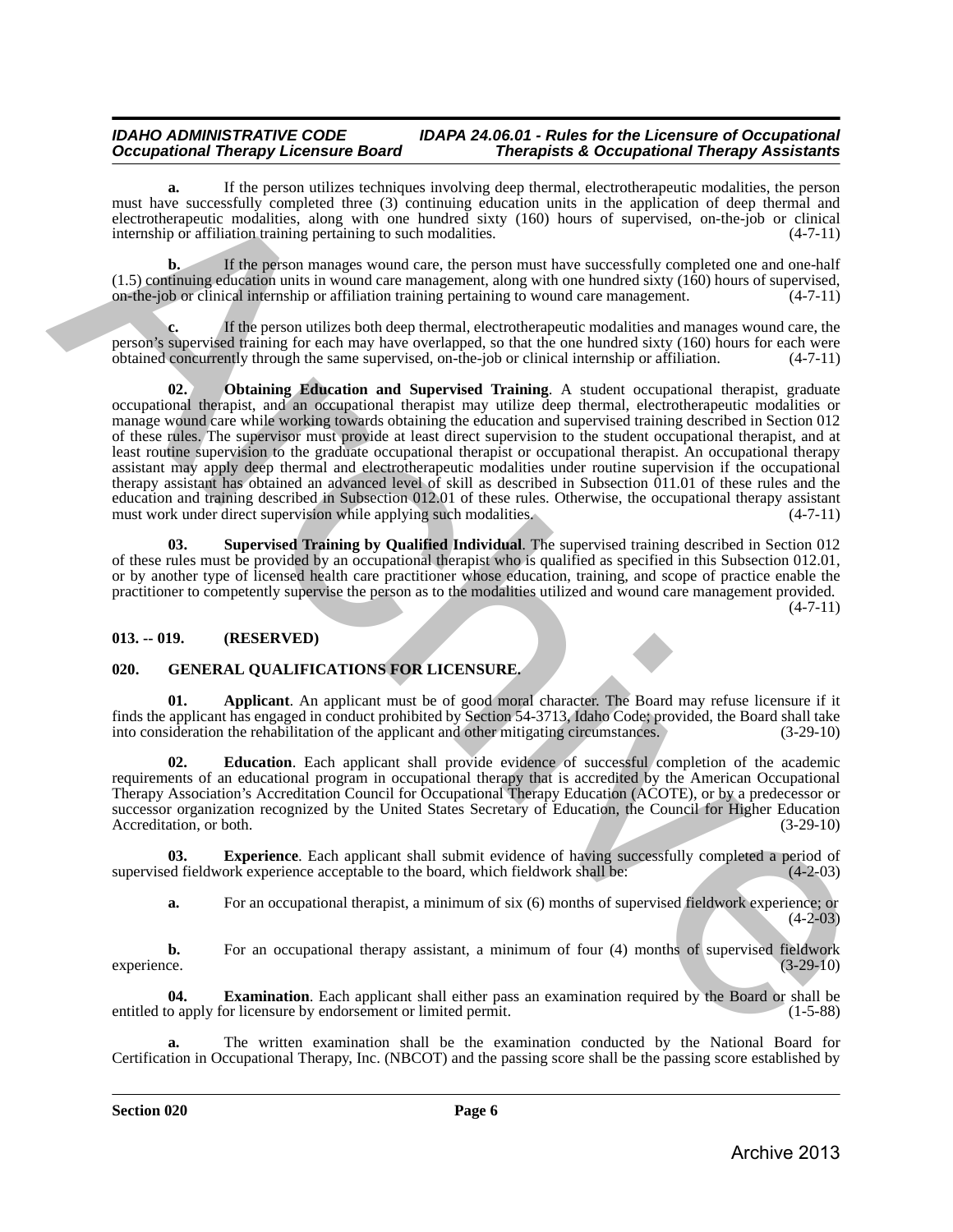the NBCOT.  $(4-2-03)$ 

**b.** An applicant for licensure by examination who fails to pass the examination on two (2) attempts mit a new application as specified in Subsection 021.01.  $(3-29-10)$ must submit a new application as specified in Subsection 021.01.

<span id="page-6-6"></span><span id="page-6-5"></span><span id="page-6-3"></span>**05. Good Standing**. An applicant must be in good standing as defined in these rules. (3-29-10)

**06. Application Expiration**. An application upon which the applicant takes no further action will be held for no longer than one (1) year. (1-5-88)

#### <span id="page-6-1"></span><span id="page-6-0"></span>**021. APPLICATION FOR LICENSURE.**

**01. Licensure by Examination**. Each applicant for licensure by examination shall submit a completed written application to the Board, on forms prescribed by the Board, together with the application fee. The application shall be verified and under oath and shall require the following information: (7-1-99)

**a.** A certificate of graduation from an approved occupational therapy curriculum; or an approved occupational therapy assistant's curriculum accredited by the American Occupational Therapy Association's Accreditation Council for Occupational Therapy Education, or an accrediting agency recognized by the United States Secretary of Education, the Council for Higher Education Accreditation, or both; (4-2-03)

**b.** The disclosure of any criminal conviction or charges against the applicant other than minor traffic offenses; (1-5-88) offenses; (1-5-88)

**c.** The disclosure of any disciplinary action against the applicant by any state professional regulatory or professional organization: (1-5-88) agency or professional organization;

**d.** The disclosure of the issuance or denial of registration or licensure by any state or district y body:  $(4-2-03)$ regulatory body;

**e.** Not less than two (2) certificates of recommendation from persons having personal knowledge of cant's character; (1-5-88) the applicant's character;

**f.** One (1), three by four inch  $(3' \times 4'')$  or smaller unmounted photograph of the applicant's head and s, taken not more than one (1) year before the application date;  $(3-29-10)$ shoulders, taken not more than one  $(1)$  year before the application date;

**g.** Such other information as deemed necessary for the Board to identify and evaluate the applicant's g.<br>credentials; and

<span id="page-6-2"></span>**h.** A copy of the application to write the qualifying exam and the date the examination is scheduled. (1-5-88)

**02. Licensure by Endorsement**. An applicant may be eligible for licensure without examination if he or she meets all of the other qualifications prescribed in Section 54-3709, Idaho Code, and also holds a current valid license or registration from some other state, territory or district of the United States, or certified by the National Board for Certification in Occupational Therapy providing they meet Idaho standards and are equivalent to the requirements for licensure pursuant to these rules. (3-29-10) requirements for licensure pursuant to these rules. the NRTVIT.<br>
The MRTVIT and the international telescontes of the state is a space of the state of the state of the state of the state of the state of the state of the state of the state of the state of the state of the st

Each applicant for licensure by endorsement shall submit a completed written application to the Board on forms prescribed by the Board, together with the application fee. The application shall be verified, under oath, and contain the specific information in Subsection 021.01.a. through 021.01.g. of these rules. (3-29 oath, and contain the specific information in Subsection 021.01.a. through 021.01.g. of these rules.

<span id="page-6-4"></span>**b.** Proof of such licensure or registration shall be verified in a manner acceptable to the Board.

(1-5-88)

**03. Limited Permit**. The Board may issue a Limited Permit to a graduate occupational therapist or graduate occupational therapy assistant who meets the requirements set forth by Sections 54-3706(1) and 54-3706(2),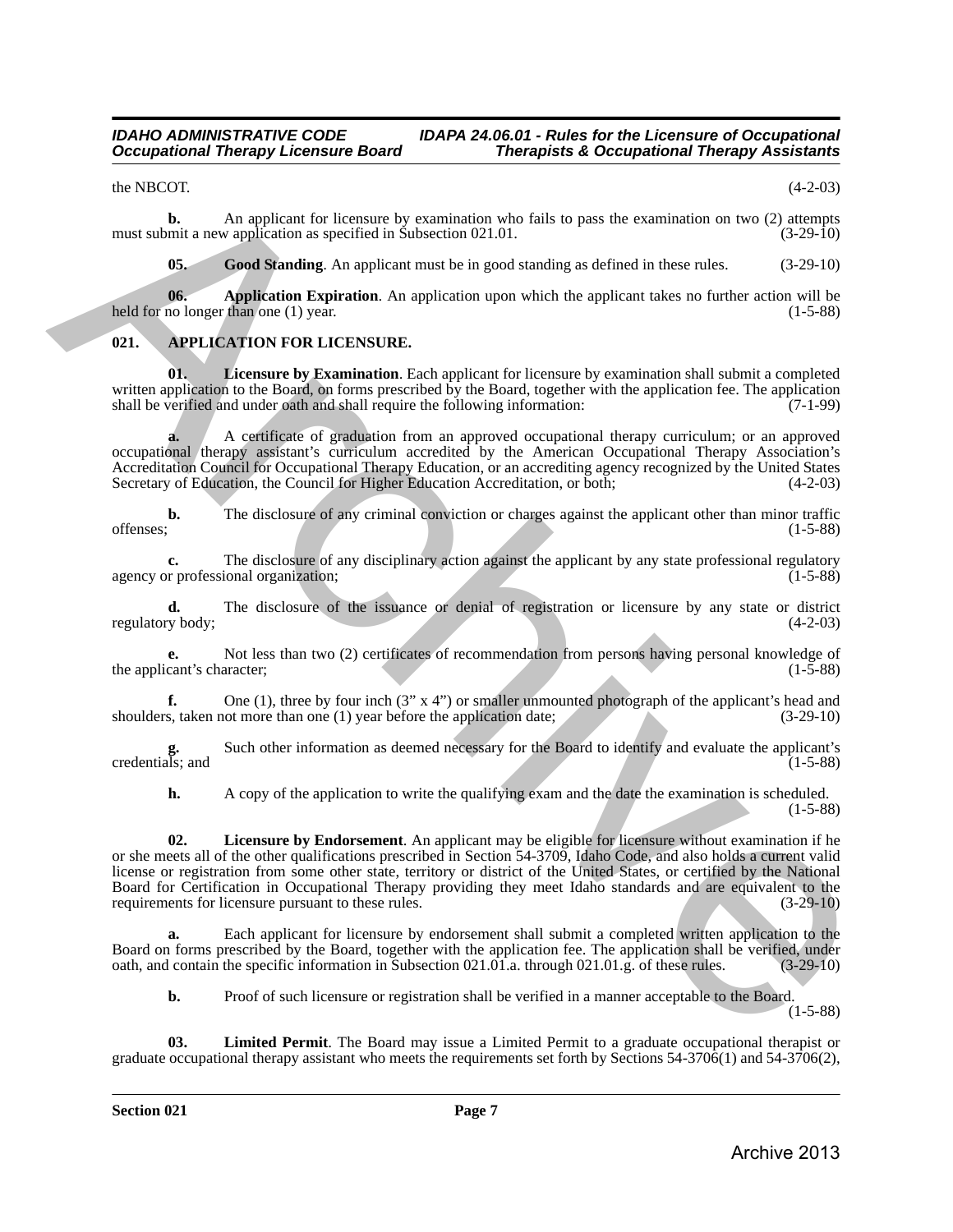Idaho Code, who has not yet passed the examination as required in Paragraph 020.04.a. of these rules. (3-29-10)

**a.** Each person applying for a limited permit must submit a completed written application to the Board on forms prescribed by the Board, together with the required fee. (3-29-10)

**b.** A Limited Permit shall only allow a person to practice occupational therapy in association with and a supervision of a licensed occupational therapist. under the supervision of a licensed occupational therapist.

**c.** A Limited Permit shall be valid only until the person is granted or denied a license under Section 54-3710, Idaho Code, or until the results of the examination are available to the Board, whichever occurs first; provided however, a Limited Permit shall not be effective for more than six (6) months from the date of issue.

(3-29-10)

<span id="page-7-5"></span>**d.** A Limited Permit may only be renewed once. (1-5-88)

**04.** Temporary License. The Board may issue a temporary license to a person applying for licensure as an occupational therapist or an occupational therapy assistant if the person is currently licensed and in good standing to practice in another jurisdiction and meets that jurisdiction's requirements for licensure by endorsement.

(3-29-10)

**a.** Each person applying for temporary licensure must submit a completed written application to the forms prescribed by the Board, together with the required fee.  $(3-29-10)$ Board on forms prescribed by the Board, together with the required fee.

**b.** A temporary license shall automatically expire once the Board has processed the person's application for licensure and issued or denied the applied-for license, or in six (6) months after the date on which the Board issued the temporary license, whichever is sooner. (3-29-10) Board issued the temporary license, whichever is sooner.

<span id="page-7-4"></span><span id="page-7-3"></span>**05.** Personal Interview. The Board may, at its discretion, require the applicant to appear for a personal interview.  $(1-5-88)$ interview. (1-5-88)

**06. Occupational Therapists Practicing in Idaho on Effective Date of These Rules**. All persons practicing occupational therapy in Idaho and holding American Occupational Therapy Certification Board (AOTCB) registration on January 5, 1988, shall qualify for license by endorsement. (3-29-10) registration on January 5, 1988, shall qualify for license by endorsement. khen Code, which as a propositive termination as equivalent Postagred O2U4.1. at these rules.<br>
On form procedure has the space of the form of the forest of the control of the space of the space of the space of the Board a

#### <span id="page-7-8"></span><span id="page-7-0"></span>**022. LICENSE EXPIRATION AND RENEWAL.**

<span id="page-7-10"></span>**01. Expiration Date**. An individual's license expires on the individual's birth date. The individual must annually renew the license before the individual's birth date in accordance with Section 67-2614, Idaho Code. Licenses not so renewed will be cancelled in accordance with Section 67-2614, Idaho Code. (3-29-10)

<span id="page-7-11"></span>**Reinstatement**. A license cancelled for failure to renew may be reinstated in accordance with Section 67-2614, Idaho Code. Reinstatement of a license from inactive to active status is governed by Section 030.

(4-7-11)

<span id="page-7-9"></span>**03. Application for Renewal**. In order to renew a license, a licensee must submit a timely, completed, oproved renewal application form and pay the required renewal fees.  $(3-29-10)$ Board-approved renewal application form and pay the required renewal fees.

#### <span id="page-7-1"></span>**023. -- 024. (RESERVED)**

#### <span id="page-7-6"></span><span id="page-7-2"></span>**025. CONTINUING EDUCATION.**

In order to protect public health and safety and promote the public welfare, the Board has adopted the following continuing education requirement consisting of both continuing education units (CEUs) and professional development units (PDUs):

<span id="page-7-7"></span>**01. Requirement**. Every two (2) years, a licensee must complete at least two (2) CEUs recommended by the Idaho Occupational Therapy Association and approved by the Board, along with at least ten (10) Boardapproved professional development units (PDUs). The licensee's initial two (2) year period shall begin on the date on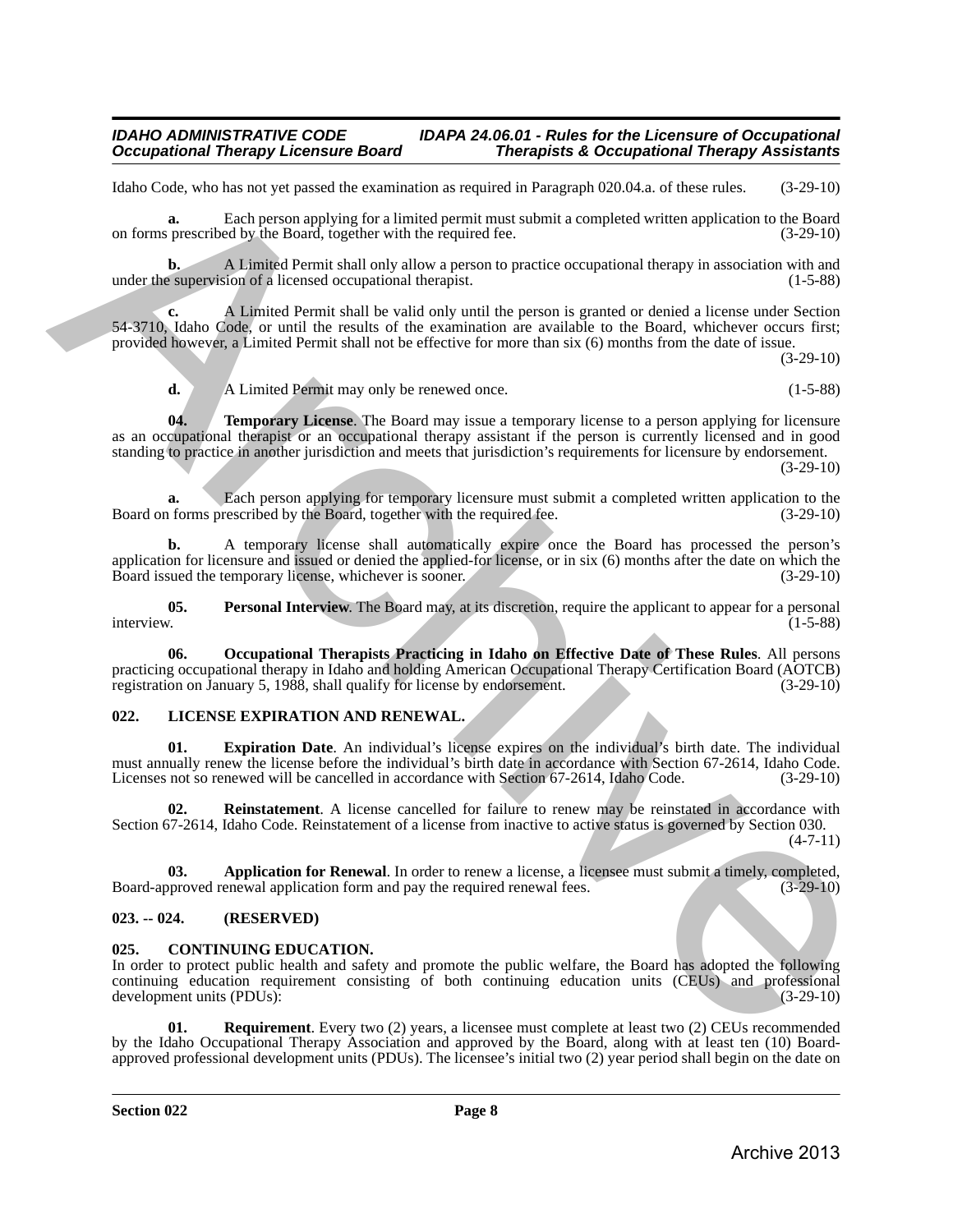which this Board issues the licensee a license and end on the date on which the licensee submits the licensee's second renewal application. Thereafter, the two (2) year period shall begin to run from the date of each renewal application in which the licensee was required to verify the completion of continuing education.  $(3-29-10)$ 

**a.** A CEU is a measurement of the licensee's participation in a Board-approved continuing education activity. One (1) CEU requires ten (10) contact hours of participation in a Board-approved continuing education program, excluding meals and breaks. One (1) contact hour equals one (1) clock hour for purpose of obtaining CEUs.  $(3-29-10)$ 

**b.** A PDU is a measurement of the licensee's participation in a professional development activity. One (1) contact hour of participation in Board-approved professional development activity equals one (1) PDU, one (1) academic credit equals ten (10) PDUs, and one (1) CEU equals ten (10) PDUs. If a licensee counts a CEU towards fulfilling the PDU requirement in a given two-year (2) period, the CEU unit will not count towards fulfilling the CEU requirement. Accepted PDU activities and their associated PDU values are set forth in the PDU Activities requirement. Accepted PDU activities and their associated PDU values are set forth in the PDU Activities Chart at pages 14-17 of the NBCOT Certification Renewal Handbook, 2009 edition as incorporated by reference in Section 004. (3-29-10) who this therm two two behavior at the two states of the theory which the behavior interaction and the states of the states of the states of the states of the states of the states of the states of the states of the states

<span id="page-8-3"></span>**02.** Verification. The licensee must verify to the Board, as part of the annual license renewal process, that the licensee is in compliance with the continuing education requirement. (3-29-10)

<span id="page-8-1"></span>**03. Courses and Activities**. At least one (1) CEU and five (5) PDUs must directly relate to the delivery of occupational therapy services. The remaining PDUs and CEUs must be germane to the practice of occupational therapy and relate to other areas of a licensee's practice. A licensee may take online or home study<br>courses, as long as a course completion certificate is provided. (3-29-10) courses, as long as a course completion certificate is provided.

**a.** CEUs and PDUs acceptable to the Board include, but are not limited to, programs or activities sponsored by the American Occupational Therapy Association (AOTA) or the Idaho Occupational Therapy Association (IOTA); post-professional coursework completed through any approved or accredited educational institution that is not part of a course of study leading to an academic degree; or otherwise meet all of the following criteria: (3-29-10)

i. The program or activity contributes directly to professional knowledge, skill, and ability; (3-29-10)

ii. The program or activity relates directly to the practice of occupational therapy; and (3-29-10)

iii. The program or activity must be objectively measurable in terms of the hours involved. (3-29-10)

**b.** Partial credit will not be given for CEUs and PDUs. (3-29-10)

**c.** The delivery of occupational therapy services may include: models, theories or frameworks that relate to client/patient care in preventing or minimizing impairment, enabling function within the person/environment<br>or community context. (3-29-10) or community context.

**d.** Other activities may include, but are not limited to, occupation based theory assessment/interview es, intervention strategies, and community/environment as related to one's practice (3-29-10) techniques, intervention strategies, and community/environment as related to one's practice

<span id="page-8-0"></span>**04. Carry Over and Duplication**. CEUs and PDUs cannot be carried over to the next reporting period. The same course taken more than once during a reporting cycle will only be counted once. (3-29-10)

<span id="page-8-2"></span>**05. Documentation**. A licensee need not submit documentation of CEUs and PDUs when the licensee renews a license. However, a licensee must maintain documentation verifying that the licensee has completed the continuing education requirement for a period of four (4) years. A licensee must submit the verification documentation to the Board if the licensee is audited by the Board. A percentage of occupational therapists and certified occupational therapy assistants will be audited every year. (3-29-10) certified occupational therapy assistants will be audited every year.

Documentation for all activities must include licensee's name, date of activity or when course was ler name, course title, description of course/activity, and number of PDUs and CEUs. (3-29-10) completed, provider name, course title, description of course/activity, and number of PDUs and CEUs.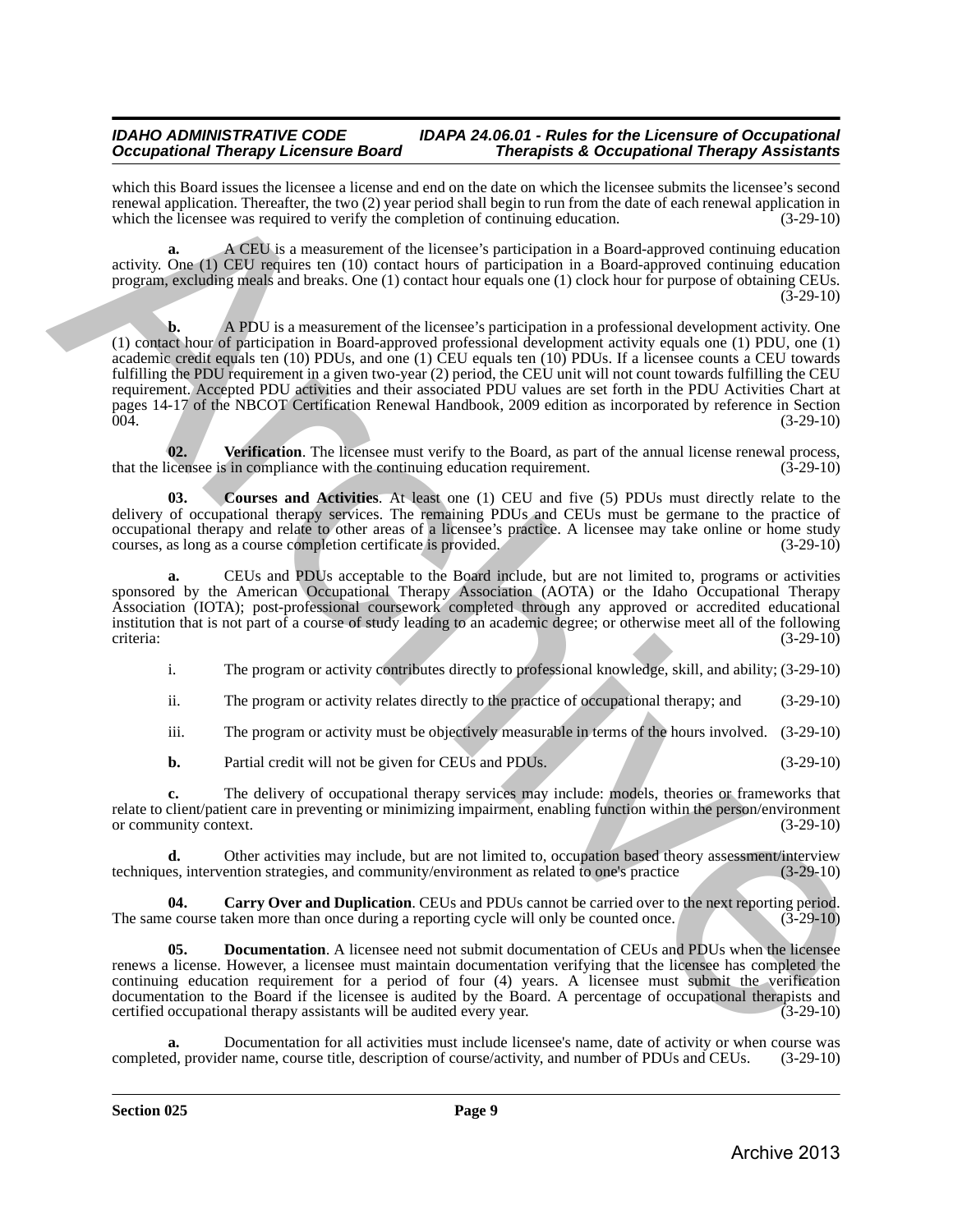**b.** Records showing participation in each professional development activity must be maintained by see. Acceptable documentation for specific activities includes: (3-29-10) the licensee. Acceptable documentation for specific activities includes:

i. Continuing education course work. The required documentation for this activity is a certificate or tation of attendance. (3-29-10) documentation of attendance.

ii. In-service training. The required documentation for this activity is a certificate or documentation of attendance. (3-29-10) attendance. (3-29-10)

iii. Professional conference or workshop. The required documentation for this activity is a certificate nentation of attendance. (3-29-10) or documentation of attendance.

iv. Course work offered by an accredited college or university, provided that the course work is taken after the licensee has obtained a degree in occupational therapy, and the course work provides skills and knowledge beyond entry-level skills or knowledge. The required documentation for this activity is a transcript. (3-29-10)

Publications. The required documentation for this activity is a copy of the publication. (3-29-10)

vi. Presentations. The required documentation for this activity is a copy of the presentation or program<br>ny particular presentation may be reported only once per reporting period. (3-29-10) listing. Any particular presentation may be reported only once per reporting period.

vii. Interactive online courses. The required documentation for this activity is a certificate or tation of completion. (3-29-10) documentation of completion.

viii. Development of instructional materials incorporating alternative media such as video, audio and/or software programs to advance professional skills of others. The required documentation for this activity is a program<br>description. The media/software materials must be available if requested during audit process. (3-29-10) description. The media/software materials must be available if requested during audit process.

ix. Professional manuscript review. The required documentation for this activity is a letter from publishing organization verifying review of manuscript. A maximum of ten (10) hours is allowed per reporting period for this category.

x. Guest lecturer for occupational therapy related academic course work (academia not primary role).<br>ired documentation for this activity is a letter or other documentation from instructor. (3-29-10) The required documentation for this activity is a letter or other documentation from instructor.

xi. Serving on a professional board, committee, disciplinary panel, or association. The required documentation for this activity is a letter or other documentation from the organization. A maximum of ten (10) hours is allowed per reporting period for this category. (3-29-10)

xii. Self study of cassette, tape, video tape, or other multimedia device, or book. The required documentation for this activity is a two (2) page synopsis of each item written by the licensee. A maximum of ten (10) hours is allowed per reporting period for this category. (3-29-10)

xiii. Level II fieldwork direct supervision of an occupational therapy student or occupational therapy assistant student by site designated supervisor(s). The required documentation for this activity is a name of student(s), letter of verification from school, and dates of fieldwork. A maximum of ten (10) hours per supervisor is allowed per reporting period for this category. (3-29-10) the two-be-<br>
Archives Archives the contribution in each professional development activity must be maintained by<br>
the mean-time of continue changing behiculation to provide a method of the method of this activity is a cont

<span id="page-9-0"></span>**Exemptions**. A licensee may request an exemption from the continuing education requirement for a particular two-year (2) period under the following circumstances. The licensee must provide any information requested by the Board to assist in substantiating the licensee's need for a claimed exemption: (3-29-10)

During the continuing education period the licensee was residing in another country for one (1) as<br>onably preventing completion of the continuing competency requirements; (3-29-10) year or longer, reasonably preventing completion of the continuing competency requirements;

**b.** The licensee was absent from Idaho because of military service for a period of one (1) year or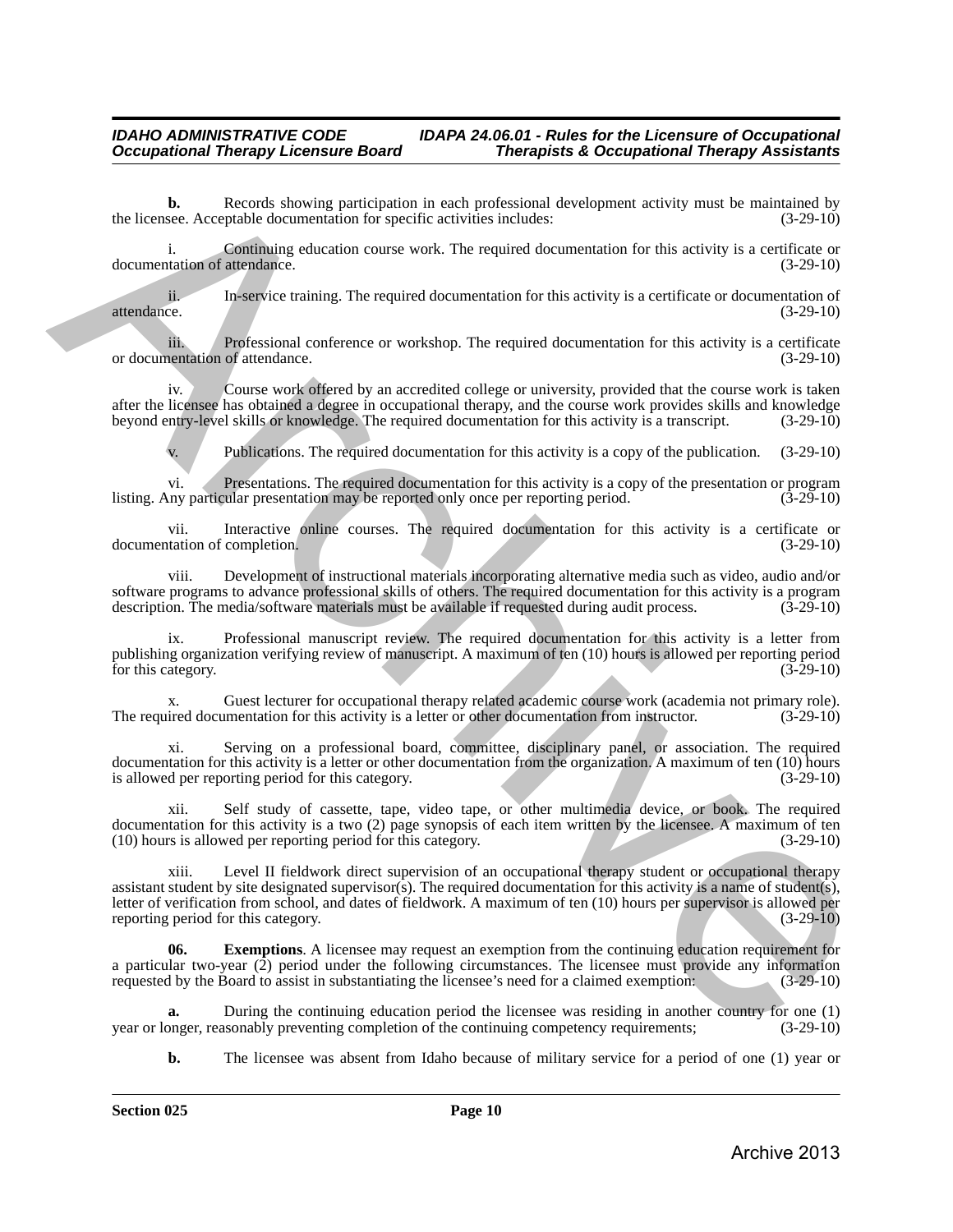longer during the continuing education period, preventing completion of the continuing competency requirements; or  $(3-29-10)$ 

**c.** The licensee should be exempt from the continuing competency requirements for reasons of health or other good cause. (3-29-10)

#### <span id="page-10-0"></span>**026. -- 029. (RESERVED)**

#### <span id="page-10-7"></span><span id="page-10-1"></span>**030. INACTIVE STATUS.**

**01. Request for Inactive Status**. Occupational Therapists and Occupational Therapy Assistants requesting an inactive status during the renewal of their active license must submit a written request and pay the established fee. (4-7-11) established fee.

<span id="page-10-10"></span><span id="page-10-8"></span>**02. Inactive License Status**. (4-7-11)

**a.** Licensees may not practice in Idaho while on inactive status. (4-7-11)

**b.** All continuing education requirements will be waived for any year or portion thereof that a licensee maintains an inactive license and is not actively practicing or supervising in Idaho, subject to Subsection 030.03 of these rules. (4-7-11) these rules.  $(4-7-11)$ 

<span id="page-10-9"></span>**c.** Inactive license renewal notices and licenses will be marked "Inactive." (4-7-11)

**03. Reinstatement to Full Licensure from Inactive Status**. An inactive licensee may reinstate to active status by submitting a completed, Board-approved application and paying the appropriate fee. The licensee's application must demonstrate, to the Board's satisfaction, that during the two (2) years immediately preceding the application, the licensee completed at least two (2) CEUs recommended by the Idaho Occupational Therapy Association and approved by the Board, along with at least ten (10) Board-approved professional development units (PDUs), as specified in Section 025 of these rules. (4-7-11) Using educing the continuiting educintom period, presenting completion of the ametically completely equiple<br>and the second of the second of the second from the continuiting competency requirements for reasons of health<br>
0

#### <span id="page-10-2"></span>**031. (RESERVED)**

#### <span id="page-10-4"></span><span id="page-10-3"></span>**032. DENIAL OR REFUSAL TO RENEW, SUSPENSION OR REVOCATION OF LICENSE.**

<span id="page-10-5"></span>**01. Disciplinary Authority**. A new application may be denied or renewal refused, and every person licensed pursuant to Title 54, Chapter 37, Idaho Code and these rules is subject to discipline, pursuant to the procedures and powers established by and set forth in Section 54-3713, Idaho Code, IDAPA 04.11.01, "Idaho Rules of Administrative Procedure of the Attorney General," and the Administrative Procedure Act, Title 67, Chapter 52, Idaho Code. (3-29-10)

**02. Grounds for Discipline**. In addition to the grounds set forth in Section 54-3713, Idaho Code, applicants may be denied or refused licensure and licensees are subject to discipline upon the following grounds, including but not limited to: (3-29-10) including but not limited to:

<span id="page-10-6"></span>**a.** Obtaining a license by means of fraud, misrepresentation, or concealment of material facts;

 $(1-5-88)$ 

**b.** Being guilty of unprofessional conduct or violating the Code of Ethics governing said licensees, including the provision of health care which fails to meet the standard of health care provided by other qualified licensees in the same community or similar communities, taking into account the licensee's training, experience and the degree of expertise to which he holds himself out to the public; (1-5-88)

| Being convicted of a felony by a court or competent jurisdiction; | $(1-5-88)$ |
|-------------------------------------------------------------------|------------|
| The unauthorized practice of medicine:                            | $(1-5-88)$ |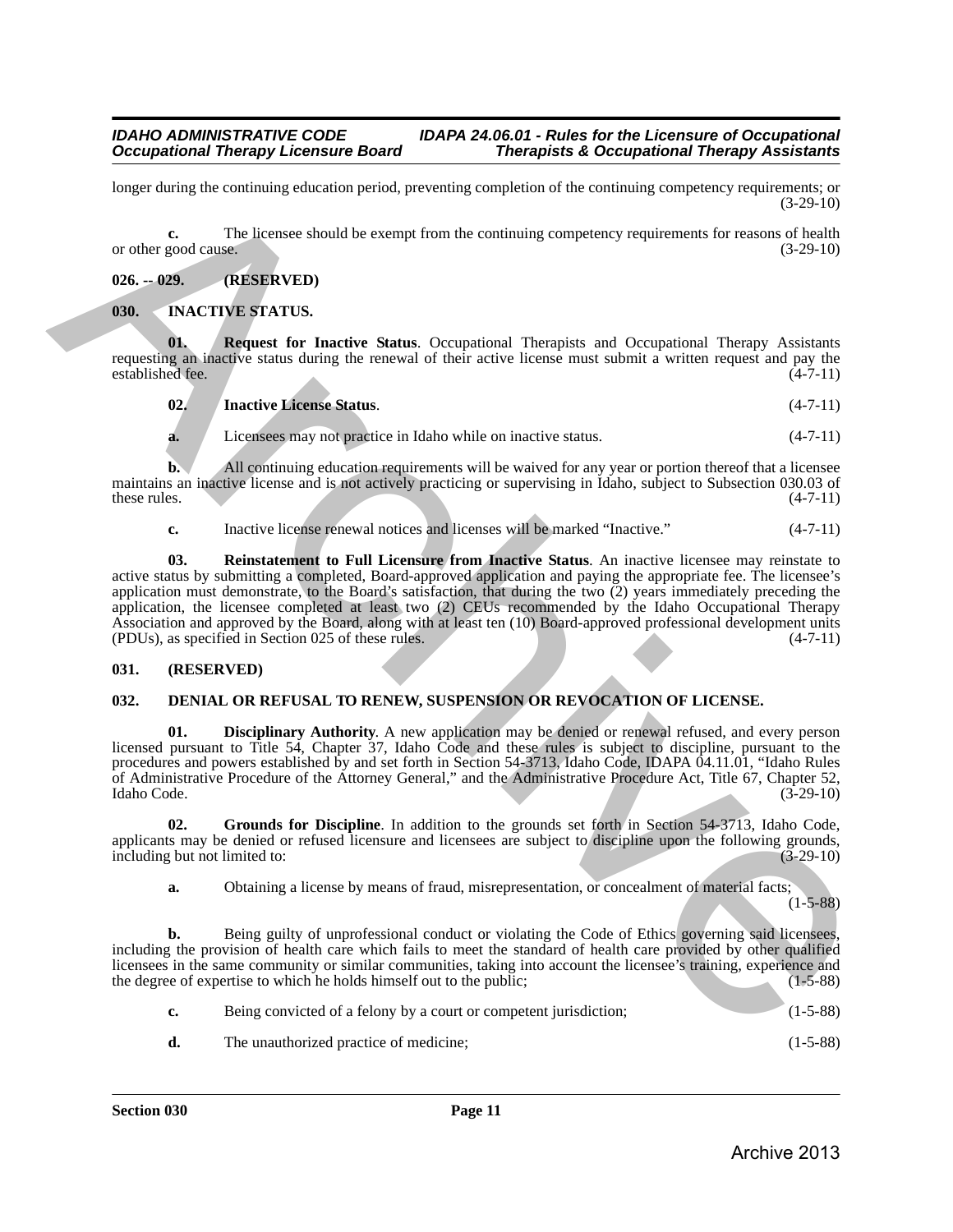**e.** Violating any provisions of this act or any of the rules promulgated by the Board under the  $\sigma$  of the act; or (1-5-88) authority of the act; or

<span id="page-11-4"></span>**f.** Failure to properly supervise persons as required in these rules.  $(3-29-10)$ 

**03. Penalties**. In addition to any other disciplinary sanctions the Board may impose against a licensee, the Board may impose a fine of up to one thousand dollars (\$1,000) per violation, or in such greater amount as the Board may deem necessary to deprive the licensee of any economic advantage gained by the licensee through the conduct that resulted in discipline and that reimburses the Board for costs of the investigation and disciplinary proceedings.  $(3-29-10)$ 

<span id="page-11-0"></span>**033. -- 040. (RESERVED)**

<span id="page-11-1"></span>**041. FEES.**

<span id="page-11-11"></span><span id="page-11-10"></span><span id="page-11-7"></span><span id="page-11-5"></span>**01. Fees**. Necessary fees shall accompany applications. Fees shall not be refundable. (3-29-10)

**02. Initial Licensure**. The fee for initial licensure of occupational therapists shall be one hundred fifteen dollars (\$115) and the fee for occupational therapy assistants shall be eighty-five dollars (\$85). (3-29-10)

**03. Limited Permit or Temporary License**. The fee for a limited permit or temporary license shall be thirty dollars  $(\$30)$ .

**04. Active License Renewal Fee**. The annual renewal fee for an active license shall be seventy dollars (\$70) for occupational therapists and fifty dollars (\$50) for occupational therapy assistants. (4-7-11)

<span id="page-11-12"></span><span id="page-11-9"></span><span id="page-11-8"></span><span id="page-11-6"></span>**05.** Reinstatement Fee. The fee to reinstate a lapsed license shall be thirty-five dollars (\$35).

(3-29-10)

**06. Inactive License Renewal Fee**. The annual renewal fee for an inactive license shall be fifty dollars (\$50) for occupational therapists and occupational therapy assistants. (4-7-11)

**07. Inactive to Active License Fee**. The fee for reinstating an inactive license to an active license is the difference between the current inactive and active license renewal fees.  $(4-7-11)$ 

#### <span id="page-11-2"></span>**042. -- 999. (RESERVED)**

#### <span id="page-11-3"></span>**APPENDIX A OCCUPATIONAL THERAPY CODE OF ETHICS PREAMBLE**

All Occupational Therapists, Occupational Therapy Assistants, Graduate Occupational Therapists, Graduate Occupational Therapy Assistants, and Occupational Therapy Aides are responsible for maintaining and promoting the ethical practice of occupational therapy. Occupational therapy personnel shall act in the best interest of the patient/client at every level of practice. This Code of Ethics, modeled in principle and the spirit of the Code of Ethics of the American Occupational Therapy Association, sets forth principals for the ethical practice of occupational therapy for occupational therapy personnel. This Code of Ethics shall be binding on all Occupational Therapists, Occupational Therapy Assistants, Graduate Occupational Therapists, Graduate Occupational Therapist Assistants, and Occupational Therapy Aides. anthony of the act of this act in any of the rate permulgated by the Fouri units<br>
Archive to provide the property consisted procedure and the main terms of the constraints.<br>
Archive to provide the constraints of the const

**Principle 1.** Occupational therapy personnel shall demonstrate, a concern for the well-being of the recipients of their services. (beneficence).

#### **Principle 2**.

Occupational therapy personnel shall take reasonable precautions to avoid imposing or inflicting harm upon the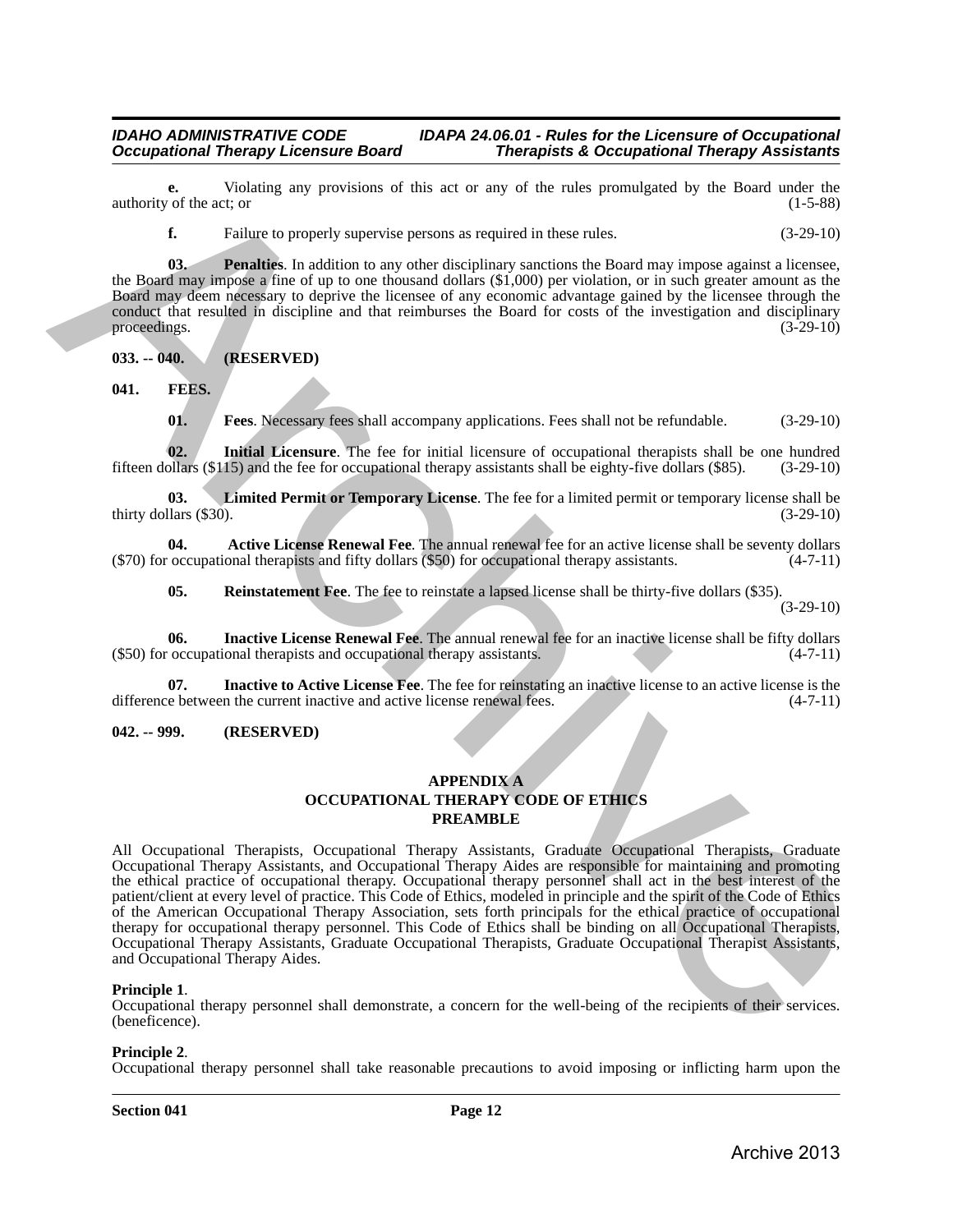recipient of services or to his or her property. (nonmaleficence)

#### **Principle 3**.

Occupational therapy personnel shall respect the recipient and/or their surrogate(s) as well as the recipient's rights. (autonomy, privacy, confidentiality)

#### **Principle 4**.

Occupational therapy personnel shall achieve and continually maintain high standards of competence. (duties)

#### **Principle 5**.

Occupational therapy personnel shall comply with laws and policies guiding the profession of occupational therapy. (justice) receives the leading operation of the property, (representations)<br>
Completed that compares that it speed the receipist and/or their summers (s) as well as the recipients right,<br>
Completed therapy processes that it receives

#### **Principle 6**.

Occupational therapy personnel shall provide accurate information about occupational therapy services. (veracity)

#### **Principle 7**.

Occupational therapy personnel shall treat colleagues and other professionals with fairness, discretion, and integrity. (fidelity)